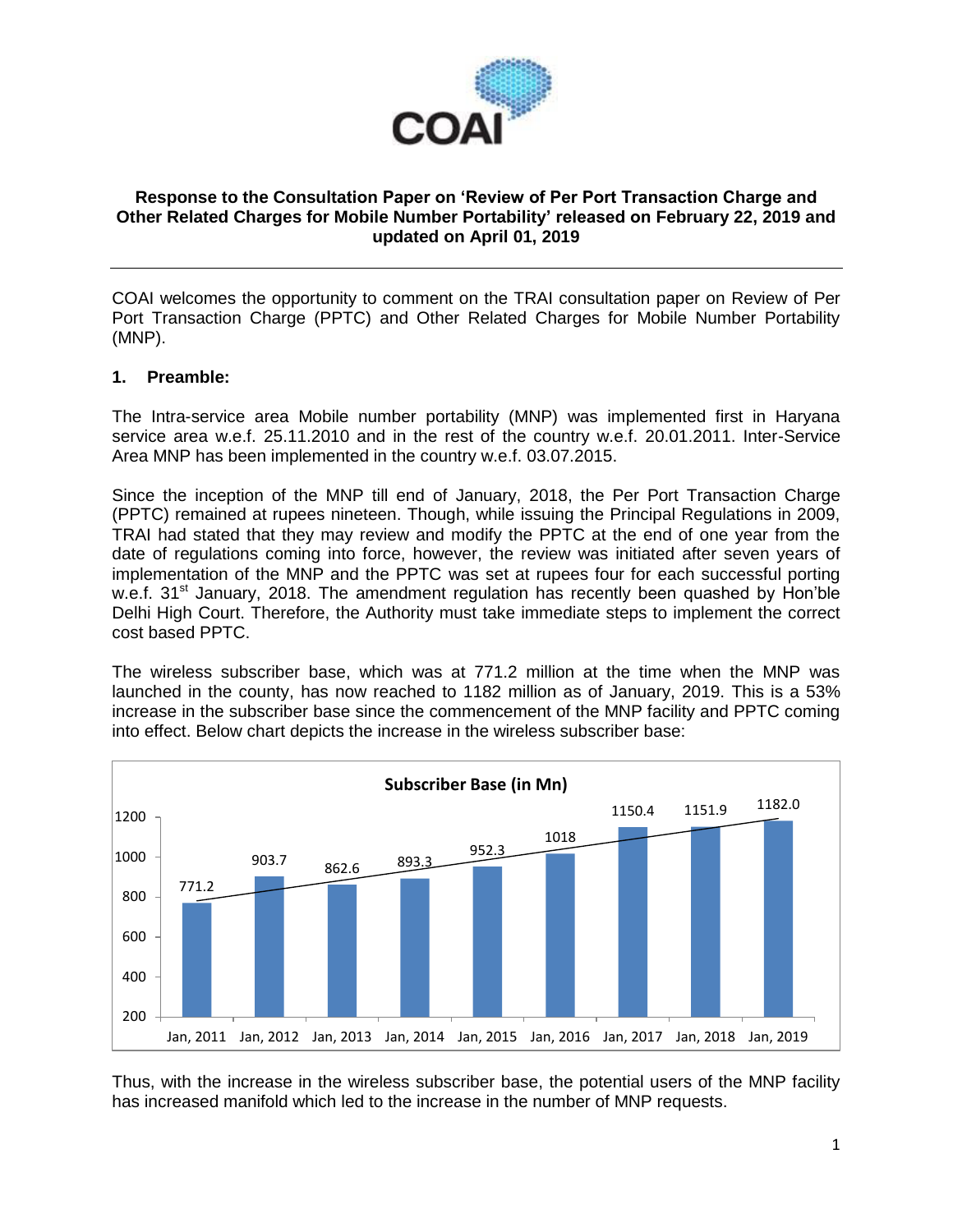

Further, from the time TRAI prescribed PPTC at rupees four (i.e. in last 12 months), the total number of MNP requests were 73.24 million. Below table shows the monthly MNP requests in last 12 months.



Given the fact that the number of porting requests remains substantial, even after some of the TSPs have closed their services, it is expected that the per unit cost for MNPSPs remains the same, if not reduced, and the PPTC should not be further increased from the previous calculation of Rupees Four. Also, TRAI should immediately determine price for the existing process (till the newly prescribed MNP process comes into effect) so that TSPs can pay as per the same to the MNPSP. Customers or operators bearing such cost for customers, cannot be paying Rs.19/- henceforth, as we understand that the recalculated PPTC will be in the range of Rs. 4 only. Thus immediate re-determination of PPTC is required.

We would also like to submit that the calculation of the PPTC should be cost based exercise, since the cost of porting is to be borne by the customers. We would also like to submit that the cost of MNP as per new process will not be much higher and will only be a fraction of addition on the existing cost. To ensure that the actual relevant cost are considered by TRAI, all the elements of costs /modules should be reviewed in order to arrive at the optimal cost so that the consumers are not overcharged.

Our question-wise responses are as below:

**Q1. Whether the 'Per Port Transaction Charges' should continue to be calculated based on the methodology adopted by TRAI during the review done in the past? If not, please suggest methodology and supplement it with the detailed calculations indicating costs of hardware, software and other resources etc.**

## **And**

**Q2. While calculating 'Per Port Transaction Charge', whether the total number of MNP requests received by MNPSP or successfully ported numbers be considered? Please justify your response.**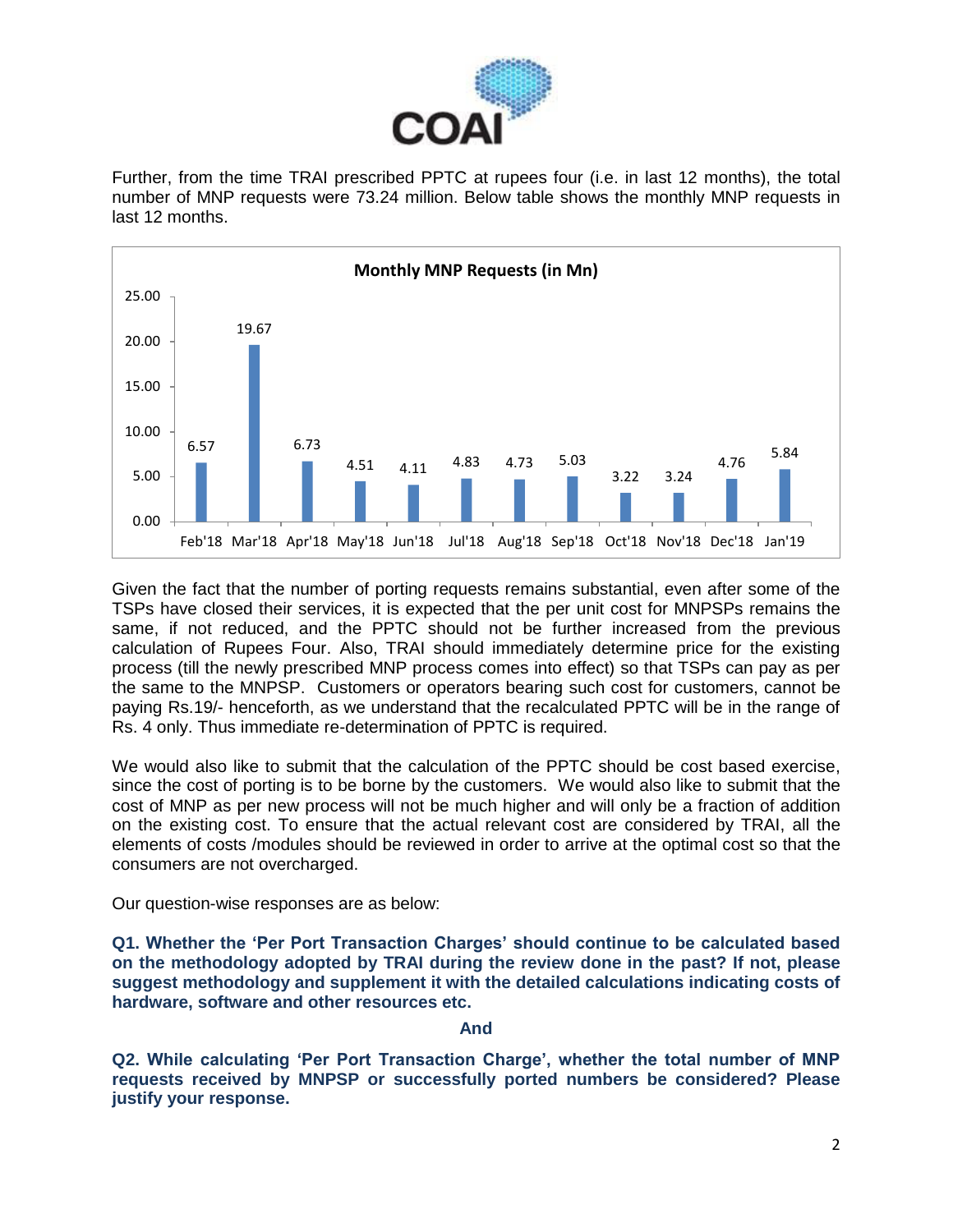

#### **and**

**Q3. Should the charges for 'Per Port Transaction' and 'ancillary services' be determined separately or consolidated charges. Please justify your response along with detailed calculations indicating cost of hardware, software, other resources and overhead etc. in addition to the rationale for adoption of the method suggested by you.**

#### **COAI Response:**

- 1. Since the inception of MNP in Jan 2011, the number of MNP requests has increased significantly and the costs have declined. The porting charges of Rs. 19 continued even beyond initial 5 years. As a result, the two MNSPs have earned revenues in excess over the estimated cost plus recovery envisaged by TRAI. Considering the decrease in cost and increase in. porting requests, it is evident that the per port transaction charge needs to be reduced considerably.
- 2. It is known fact that both MNP service providers are providing their services in a monopolistic market, as there is no other supplier of MNP services in their respective zones. In such a scenario, it is essential that the charges are fixed on cost basis so that no undue advantage is bestowed to the MNPSPs. Further, the components of the cost considered by TRAI while calculating the PPTC should be relooked and only those cost components e.g. software, support and maintenance, which are required (relevant) to render the services to the TSPs by the MNPSPs should be considered. Any other cost item should be excluded from the total cost while calculating the PPTC.
- 3. Vide the 2018 Amendment, the per port transaction charge was made applicable w.r.t only successful porting. The amendment has been quashed by Hon'ble High Court of Delhi. However, the basis / rationale for the reduction in the per port charge – viz. decline in costs of the MNPSPs and a tremendous upsurge in the volume of porting requests, are still valid. It is submitted that the success of a porting request depends upon several factors, which may not be within the control of an MNP service provider, such as the eligibility of the subscriber, and the fulfillment of statutory obligations by both the subscriber and the concerned TSP under the MNP Regulations. **In view of the same, it is recommended that the per port transaction charge should be applicable on per request basis.** Further, as stated in para 1 above, any revision in the per port charge should necessarily consider the fact that with the increased number of porting, the MNPSPs have made supernormal profits for several years owing to an exorbitant per port charges.

On the issue of applicability of PPTC, one of our member, RJIO, has a slightly different view. RJIO is of the view that the justification for making the PPTC applicable only on successful requests remains valid as the RO is being unnecessarily made to bear the cost of an unsuccessful porting, where it gains nothing in return. Therefore, the PPTC should be applicable for only successful porting and the MNPSP should be compensated for work done in unsuccessful porting by adding a mark-up on PPTC. The Authority can observe the average number of rejections under the revised process and may add a mark-up to the porting charges derived basis the cost analysis. Going by the available statistics, as also noted in the Explanatory Memorandum of  $7<sup>th</sup>$  Amendment, this mark-up cannot be more than 4-5% of PPTC.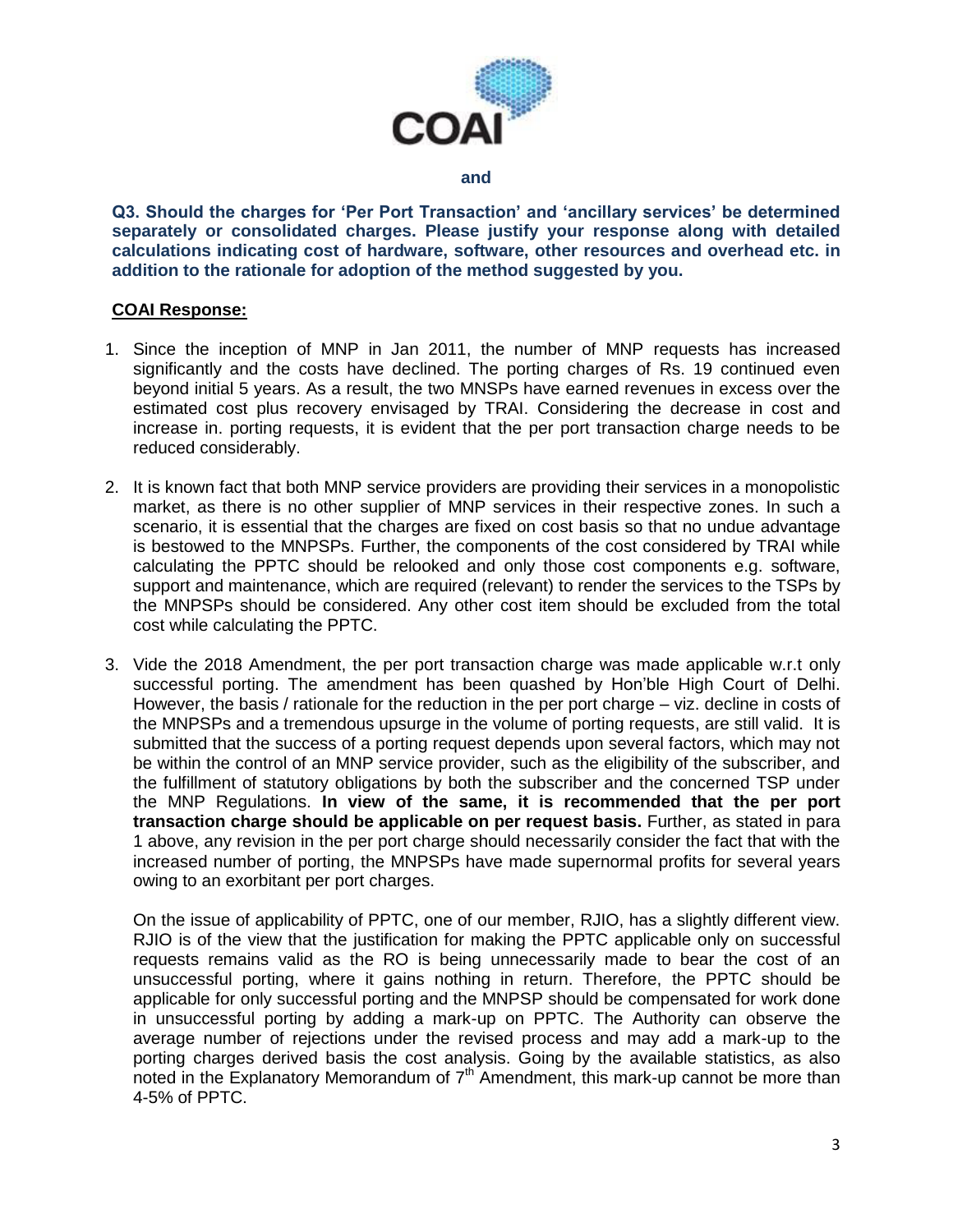

- 4. Vide MNP (seventh amendment) Regulations, 2018, the entire MNP process has been changed and now the responsibility of checking the eligibility criteria lies with the MNPSPs through the query-response mechanism with the TSPs. Thus, the charges for generating the UPC by the MNPSP should be calculated considering the relevant cost component w.r.t. UPC generation and the total number of MNP requests for that period. This entails some additional investment for procuring servers and software for the intended purpose. As per our estimates, this cost will not be more than 1-3% of the MNPSP's present cost.
- 5. Further, TRAI has envisaged other ancillary charges e.g. number return charge, data base download charge, port cancellation charge, subscriber reconnection charge and nonpayment disconnect (NPD) charge which the TSPs may be required to pay to the MNPSPs. In this regard, it is submitted that the process of number return, port cancellation and NPD are more or less similar to the provision which exist since the inception of the MNP, i.e. the activities required to be done by the TSPs (as RO/DO) and MNPSPs have not changed substantially. These provisions are in the regulations since the start of the MNP in the country and both class of service providers (TSPs and MNPSPs) are carrying out the activities to comply with the provisions. Hence, it is not justifiable that one class of service providers (TSPs) should compensate other class of service providers (MNPSPs) to carry out the activities which they are liable to according to the MNP regulations. Thus, we submit that there should not be any charges for number return, port cancellation and NPD requests which is to be paid by the TSPs to MNPSPs. In any case, these costs will be nominal and if calculated separately, the cost being ascertained for these services be deducted from the overall costs being used for determination of PPTC.
- 6. In case of data base download charge, the same is not a regular activity and hence should be kept out of the purview of ancillary charges.
- 7. Since, the MNPSP is being fully compensated for all the charges via per port transaction charge, we believe that any such exercise to determine separate charges for ancillary services will only increase the complexity.

# **Our submission:**

- Methodology adopted by TRAI to calculate the PPTC should be continued. The additional cost of 1-3% of the overall costs, on account of changes in MNP process, be included in the overall costs.
- The PPTC to be prescribed for each MNP requests. However, as per one of our member, RJIO, PPTC to be prescribed for each Successful MNP request and the respective count should be considered for calculation of PPTC with marginal mark up for unsuccessful attempts.
- There should not be any charges for number return, port cancellation and NPD requests which is to be paid by the TSPs to MNPSPs as the activities pertaining to these charges are required to be carried out by the service providers to comply with the Regulations.